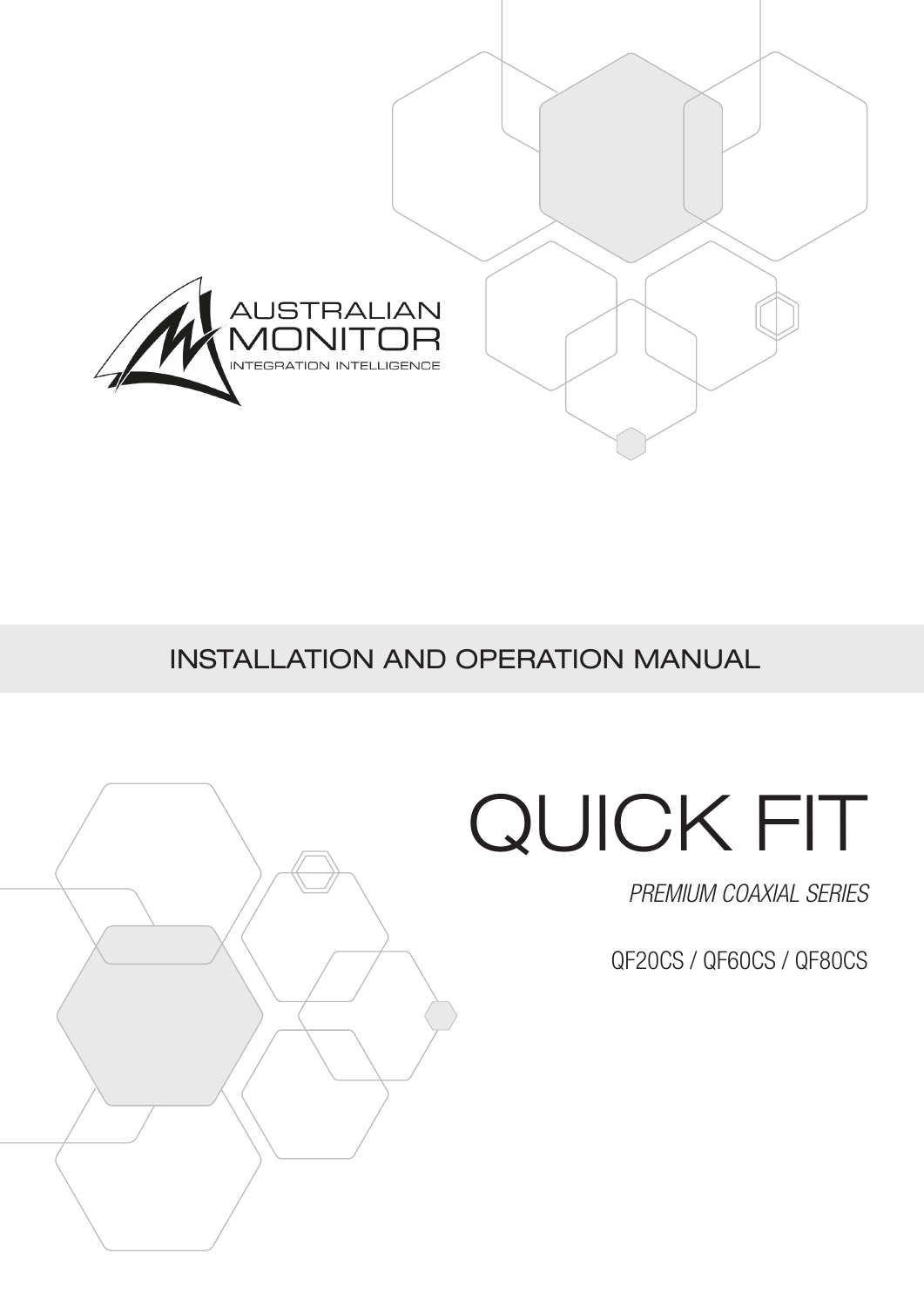





REAR PANEL





- 2 Doudspeaker Driver and the contract of  $7\,$
- 3 and Selector and Selector and Selector and Selector and Selector and Selection and Selection and Selection and Selection and Selection and Selection and Selection and Selection and Selection and Selection and Selection a
- 4 Steel Backcan
- Rotating Mounting Tab



Safety Hook

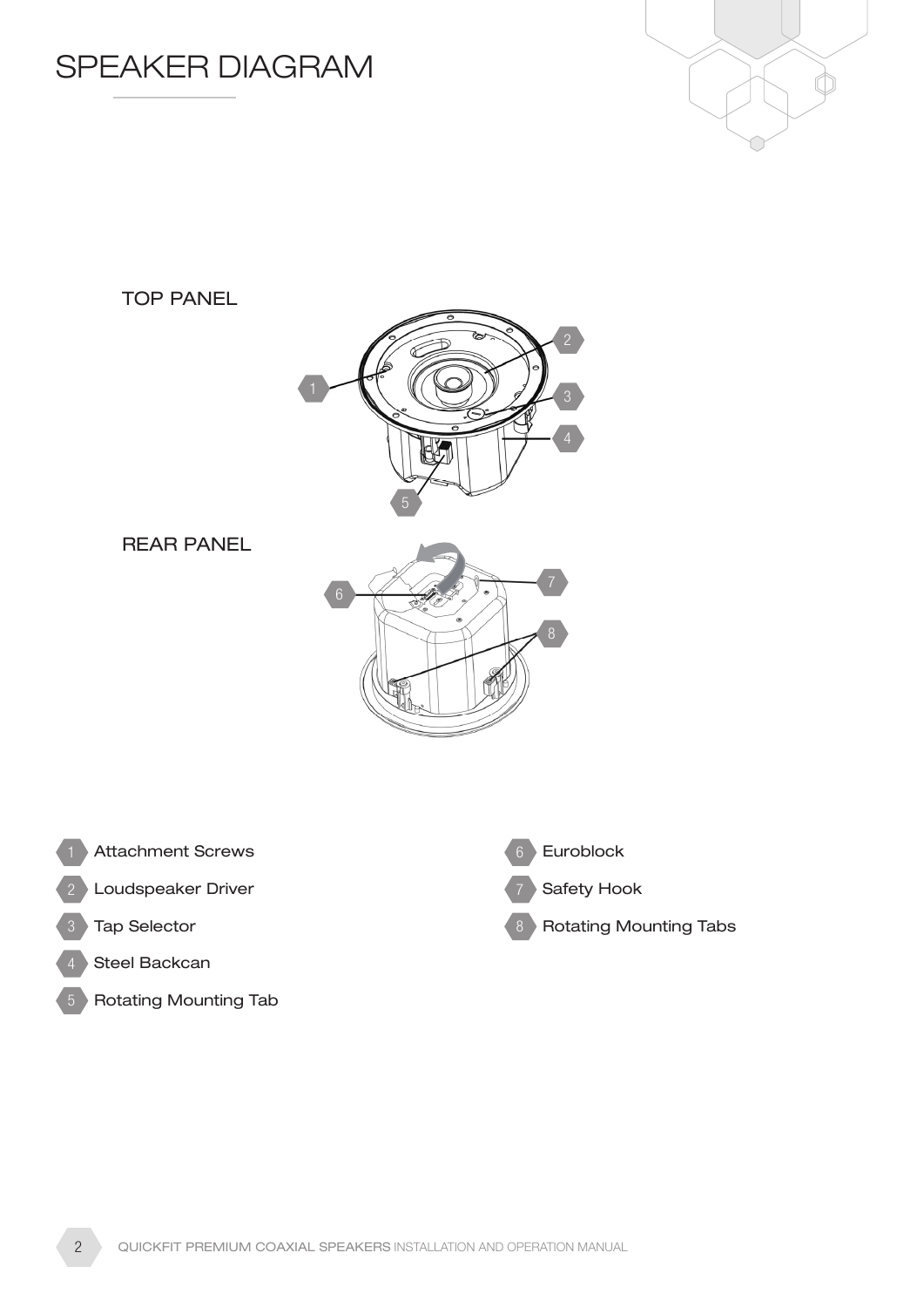## **INSTALLATION**



To ensure a reliable installation, please follow these steps carefully:

- 1. Assemble the speaker mounting bracket (see graphic below) by taking one of the alignment beams and sticking it under the groove in the "C" shaped speaker mounting bracket. Place in the desired install location and use 2 screws and 2 washers to connect. Repeat this process on the other side while making sure the holes line up evenly.
	- \* Note only the QF60CS and the QF80CS ship with ceiling tile bridges.



- 2. Determine the speaker position, taking into account any obstructions in the ceiling space. Note that a clearance of 222mm above the lower face of the ceiling is required. The cutout diameter is 273mm.
- **3.** Remove the ceiling space and position the speaker mounting bracket so that the "C" shaped speaker mounting bracket fits the hole that you cut. Use a metal safety wore with a snap hook (sold separately) and loop it around a truss/beam on one end. Use a screw to mount the safety wire by fastening the speaker mounting bracket into the truss/beam that the safety wire is looped around. Make sure the screw head covers the surface area of the screw hole.
- 4. Remove the supplied 4-pin Euroblock from the speaker and connect it to the speaker cable (see graphic).



**5.** Use the provided loop-through terminals (see graphic below). When this wiring method is used, you should be aware that when a speaker is not plugged in there is no path to subsequent speakers. An alternative is to wire incoming and outgoing cables in parallel. Pin 2 is  $+$  and Pin 3 is  $-$ .

- 6. Insert the pre-wired Euroblock connector, ensuring the correct polarity is being used.
- 7. Begin to insert speaker into the "C" shaped speaker mounting bracket. Make sure to connect the snap hook to the safety hook on the back of the speaker. When the speaker is flush with the ceiling leaving only the black magnetic brim exposed, begin to tighten the 4 attachment screws which are connected to the mounting tabs (see graphics below). The screws will automatically turn once you begin rotating the screw clockwise. Repeat for all 4 tabs and make sure not to overtighten the screws.





Note: Before you put the speaker into the ceiling, make sure all attachment screws are turned completely counter-clockwise so that the mounting tabs are touching the side of the steel backcan.

Note: Make sure to position the speaker so that the mounting tabs do not sit above the opening in the "C" shaped speaker mounting bracket.